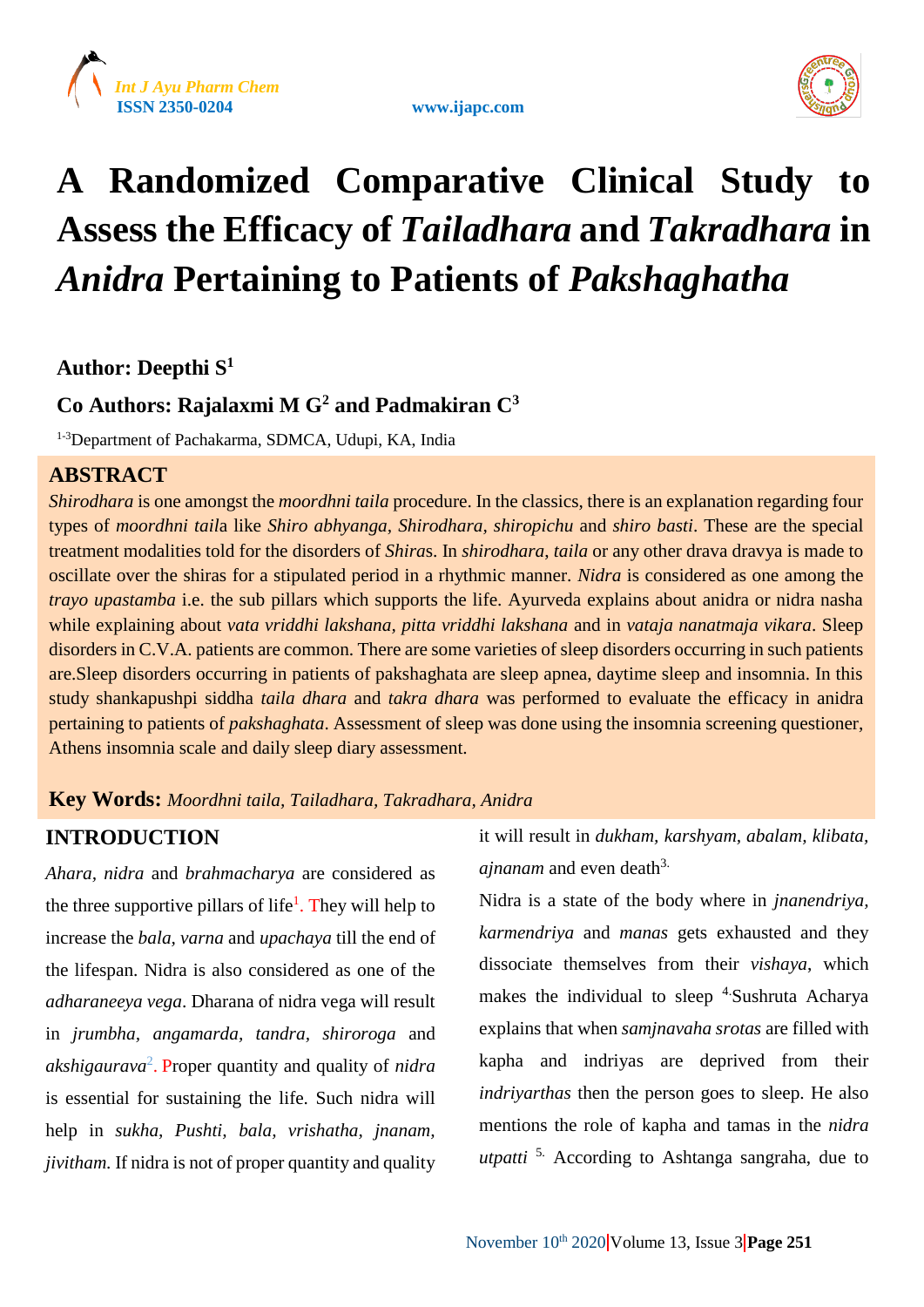# *Int J Ayu Pharm Chem*

#### **ISSN 2350-0204 www.ijapc.com**



*avarana* of srotas by kapha and also due to shrama of *jnanendriya* and *karmendriya* which results in dissociation of the senses resulting in *nidra* <sup>6</sup>

DSM-5 defines insomnia disorder as dissatisfaction with sleep quality or quantity associated with one or more of the following symptoms. 1) Difficulty in initiating sleep 2) Difficulty in maintaining sleep with frequent awakening or problems returning to sleep 3) Early morning wakening with inability to return to sleep. The sleep disturbances may occur during the course of another mental disorder or medical condition, or it may occur independently.

Ayurveda explains about *anidra* or *nidranasha* while explaining vata *vriddhi lakshana*, *pittavriddhi*  lakshana and also vataja nanatmaja vikaras. Acharya Charaka explains nidra and nidra nasha in the context of *ashtau ninditiya adhyaya*. Charaka included aswapna under 80 nanatmaja vikara but has not explained in chikitsa sthana 7. Sushrutha Acharya explains nidranasha in garbhavyakarana shareera. He also explains *vaikarika nidra* in the same chapter along with chikitsa. Vagbhata in Ashtanga sangraha mentions in *viruddha annavijnaniya adhyaya* 8.

*Pakshaghata* is also a *vataja nanatmaja vikara*. According to the National Stroke Association, more than one half of the stroke survivors experience sleep problem. Most important sleep disturbances occurring in stroke patients are sleep apnoea, insomnia and day time sleep. Researches also show that stroke patients are less likely to fall asleep during the day to compensate the loss of sleep during the night.

Different treatment modalities are explained for the treatment of anidra. *Moordhni taila* is one among

them<sup>9</sup> . Through the different procedures the oil is being anointed on the head of the patient is considered as *Moordhni taila*. It is of four types *Abhyanga, Seka, Pichu* and *Basti* 10. Shiras is considered to be the seat of prana. It is one of the *trimarma* and also a *dasha pranayatana*. It is considered as the *uttamanga* wherein all the indriyas are seated.

According to ancient Indian concept, purusha is compared to a tree having mula in the *urdhwa bhaga* and shakha in the *adho bhaga*. Here mula is understood as the head region which controls the remaining part of the body. This means that when the root of the tree is cut, then the tree cannot exist. Similarly, if the injury to the shiras occurs, then it may lead to the destruction of the body  $10$ . According to dhara kalpa, Shirodhara is indicated in burning sensation, swelling, discharge in the wounds  $12$ . According to Ashtanga hridaya, dhara is indicated in *arumshika, shirastoda, shirodhaha, paka and vrana*13.

In this study, anidra occurring in the patients of pakshaghata were included for the study and were randomly divided into two groups. In the first group, *Shirodhara* with shankapushpi siddha taila was performed for a period of 30 minutes in a day for a total period of 7 days and in the second group, *Shirodhara* was performed with shankapushpi siddha takra.

## **AIMS AND OBJECTIVES**

1) To evaluate the effect of shankapushpi siddha taila dhara in anidra pertaining to patients of pakshaghata. 2) To evaluate the effect of shankapushpi siddha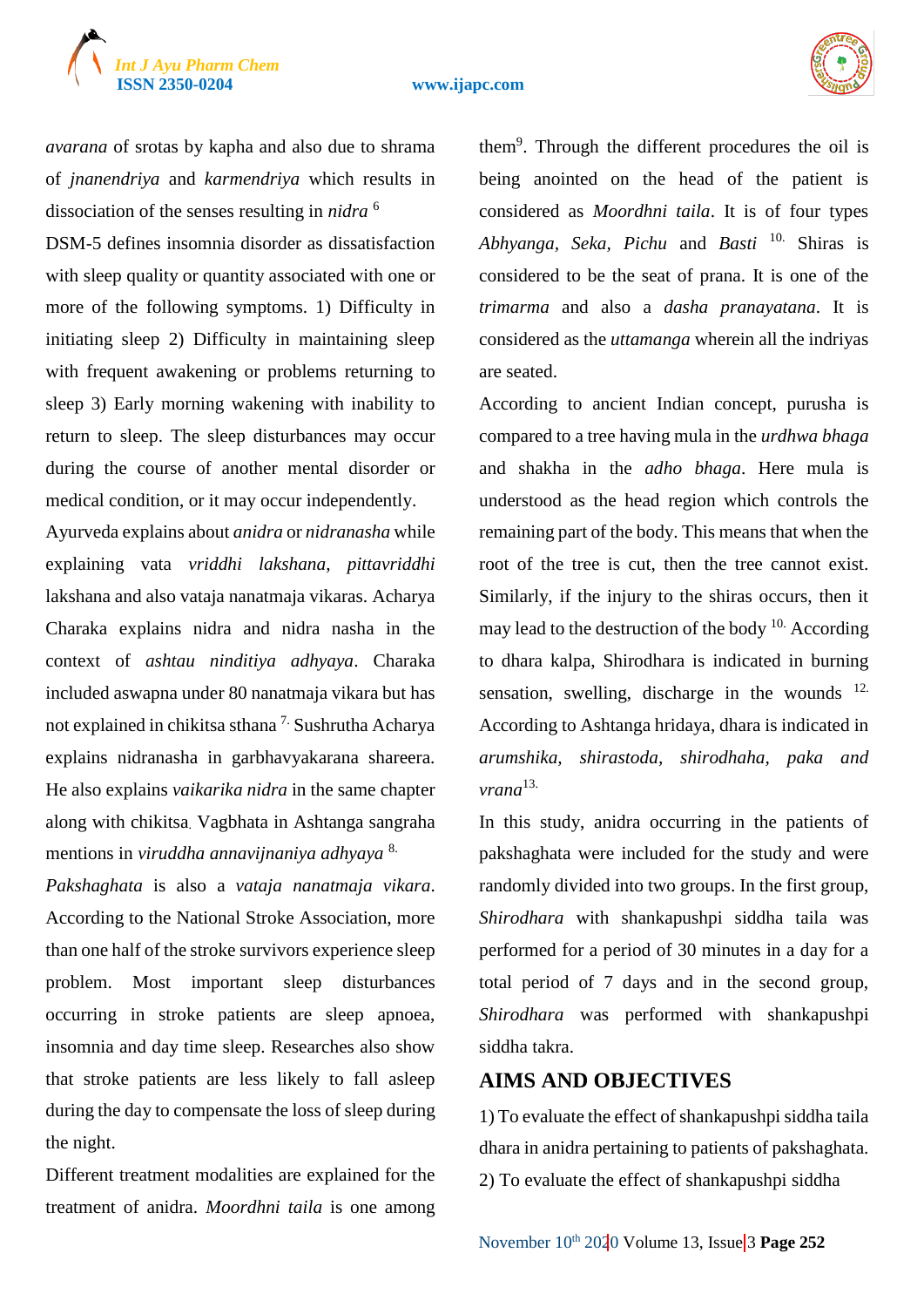

#### **ISSN 2350-0204 www.ijapc.com**



takra dhara in anidra pertaining to patients of pakshaghata.

3) To compare the effect of shankapushpi siddha taila dhara and shankapushpi siddha takra dhara in anidra pertaining to patients of pakshaghata.

## **MATERIALS AND METHODS**

## **1. SOURCE OFDATA:**

A minimum of 30 patients diagnosed with *Anidra*  were selected for the study from IPD/OPD of Shri Dharmasthala Manjunatheshwara Ayurveda Hospital, Kuthpady, Udupi.

**2.** METHOD OF COLLECTION OF DATA:

It is a clinical study to compare the efficacy of shankapushpi siddha *taila dhara* and shankapushpi siddha *takra dhara* in *anidra* pertaining to patients of *pakshaghata* and for evaluation, a detailed proforma was prepared considering all the points pertaining to history, signs & symptoms and examinations as mentioned in our Ayurvedic classics and allied sciences to confirm the diagnosis and to evaluate the result of the therapy.

## **3. INCLUSION CRITERIA:**

**Patients of both gender presenting with diagnostic criteria.**

- **Patients with chronicity of 1-6 months**
- **Patients fit for taila and takra dhara**
- **4. EXCLUSION CRITERIA:**
- **Patients who were under sedatives**
- **Patients with aphasia**
- **Patients who were not fit for taila dhara and takra dhara**

## **5. STUDY DESIGN:**

This is an open label randomized comparative clinical study with pre-test and post-test design. Selected 30 patients were randomly allotted into two groups 15 in each group based on the permuted block randomization method.

 **Group A- Shankapushpi siddha taila dhara group.**

 **Group B-Shankapushpi siddha takra dhara group.**

## **6. INVESTIGATIONS:**

If necessary, routine haematological examinations, E.C.G were carried out.

## **7. DURATION OF THE STUDY:**

**Duration of treatment: 7 days**

- **Duration of follow up: 7 days**
- **Total duration of the study: 14 days**

## **8. INTERVENTION:**

The selected patients were randomly allotted into two groups

Group A - Taila dhara group

Group B - Takra dhara group**.**

## **8.1. POORVA KARMA**

**A. Collection of materials: like** *droni, dharapatra*, vessels, cotton pads, clothes etc.

## **B. Preparation of medicine:**

500 ml of prepared taila was heated using double boiling method.

## **C. Preparation of the patient:**

Patient was made to lie down in supine position; dhara patra was hanged to the dhara stand at a height of 4 angula above the fore head. Eyes were covered with cotton pad; ears were covered with cotton plug. A band was tied on the fore head at the level of eye brows.

## 2. **PRADHANA KARMA**

November  $10^{th}$  2020 Volume 13, Issue 3 Page 253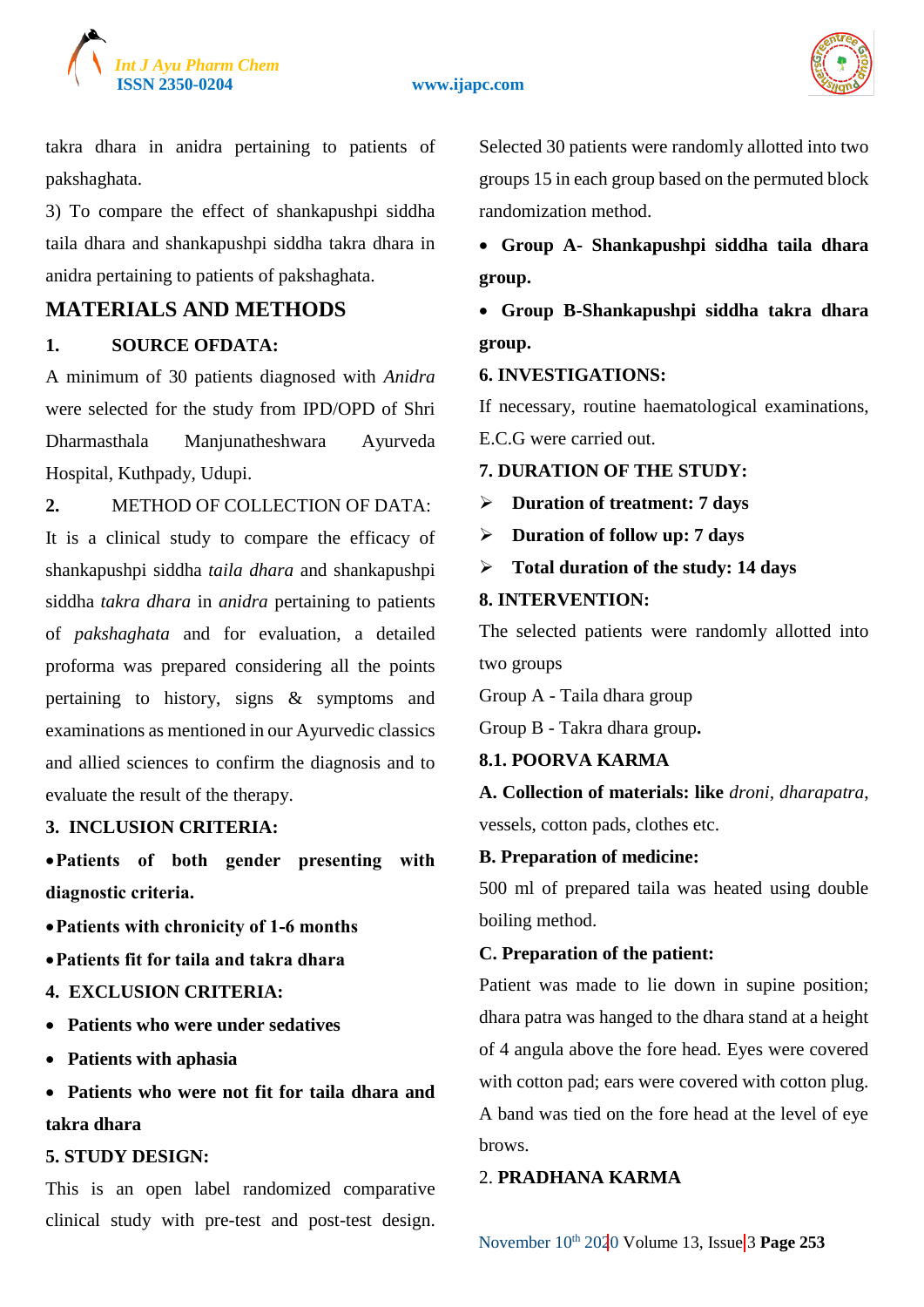



Oil which was heated by double boiling method was taken and added with the remaining oil, later the temperature was checked by dipping the finger in the oil. Then this oil was poured into the dhara patra slowly by covering the hole at the bottom. Then dharapatra was oscillated from right to left side in a rhythmic manner. Another vessel was placed at the head end to collect the used oil; this oil is again reheated and used. The procedure was continued for a period of 30 minutes.

## **3.PASCHAT KARMA:**

After the dhara, excess oil was wiped off, eye pad and cotton pad was removed and was advised to take rest for a period of 10-15 minutes and asked to take bath with luke warm water.

## **TAKRA DHARA**

Same procedure was followed as mentioned above, but takra was not heated.

## **FOLLOW UP**

For 7 days.

### **Criteria for Assessment**

1. Insomnia screening questionnaire

- 2. Daily sleep dairy: to assess the effect of treatment.
- 3. Athens insomnia scale

4. To give some objectivity to nidranasha, lakshana were scored based on standard scoring method and were assessed before treatment, after treatment and after follow up.

5. Blood pressure, respiratory rate and pulse rate was assessed before and after treatment.

## **OBSERVATION**

In this study 30 patients of pakshaghata pertaining to anidra were included for the study and were randomly divided into two groups. Group A – shankapushpi siddha taila dhara group Group B- shankapushpi siddha takra dhara group.

Total number of patients registered for the study -32 Number of patients completed the study-30 Drop outs -2

|                   | <b>Table 1 Demographic observations</b> |               |                          |          |                   |          |  |  |
|-------------------|-----------------------------------------|---------------|--------------------------|----------|-------------------|----------|--|--|
| <b>Parameter</b>  | <b>Observation in each</b>              |               | <b>Maximum number of</b> |          | <b>Percentage</b> |          |  |  |
|                   | parameter                               |               | <i>patients</i>          |          |                   |          |  |  |
|                   | Group - A                               | Group -B      | Group - A                | Group -B | Group - A         | Group -B |  |  |
| Age               | $60-70$ years                           | $60-70$ years |                          | 13       | 53.3              | 43.3     |  |  |
| <b>Sex</b>        | Male                                    | male          | 10                       |          | 66.7              | 73.3     |  |  |
| <b>Occupation</b> | Not working                             | Not working   |                          |          | 53.3              | 73.3     |  |  |
|                   |                                         |               |                          |          |                   |          |  |  |

#### **Table 2** Observation related to disease

| observation          | <b>Maximum observation</b> |          | <b>Number of patients</b> |          | <b>Percentage</b> |          |
|----------------------|----------------------------|----------|---------------------------|----------|-------------------|----------|
|                      | Group - A                  | Group -B | Group - A                 | Group -B | Group - A         | Group -B |
| Side affected        | Left                       | Left     | 12                        | 12       | 80                | 80       |
| <b>Type of brain</b> | infract                    | infract  | 11                        | 12       | 73.3              | 76.6     |
| lesion               |                            |          |                           |          |                   |          |
| Karmakshaya          | present                    | present  | 10                        | 22       | 66.66             | 73.33    |
| Sankocha             | present                    | Present  |                           | q        | 33.33             | 30       |
| <b>Shotha</b>        | present                    | present  | 6                         |          | 40                | 36.66    |

**Improvement observed on various parameters of anidra treated with shankapushpi siddha tailadhara Table 3** Angamarda

| Angamarda    | <b>Negative rank</b> |           |                  | <b>Positive rank</b> |      |   | <b>Total</b> |         |       | <b>Inference</b> |
|--------------|----------------------|-----------|------------------|----------------------|------|---|--------------|---------|-------|------------------|
|              | <b>MR</b>            | <b>SR</b> | N                | MR -                 | – SR |   |              | value   | value |                  |
| <b>BT-AT</b> | $\mathsf{h}$         | 66        |                  | .00                  | .00  | 0 |              | $-3.12$ | 0.002 |                  |
| <b>AT-FU</b> | 4.50                 | 36.00     | $\left( \right)$ | .00                  | .00  |   |              | $-2.71$ | 0.007 |                  |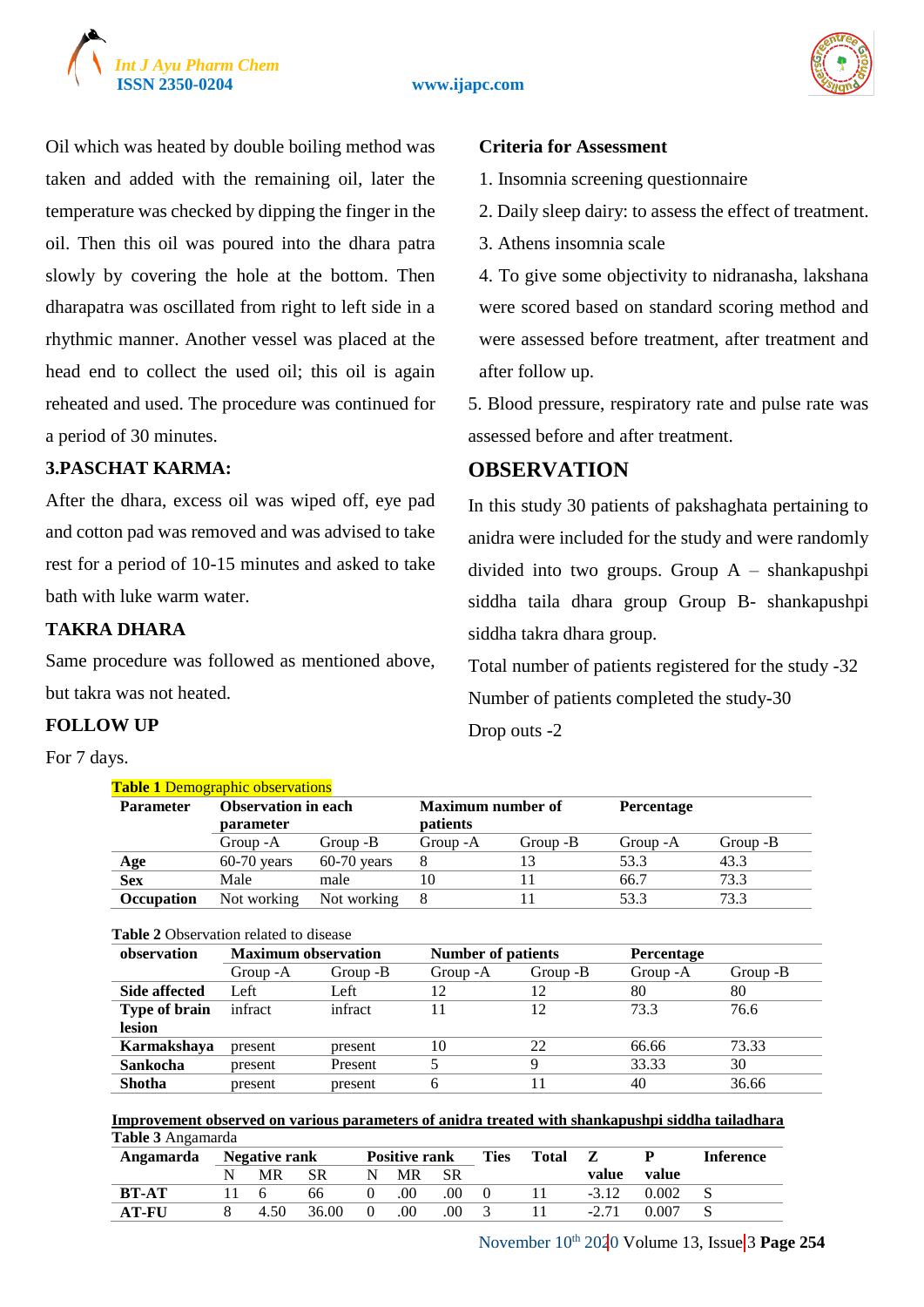



| <b>BT-FU</b>                                |                | 11                                 | 6.00         | 66.00          |                  | $\theta$                     | .00         | .00        |                  | $\boldsymbol{0}$                     |                         | 11             | $-3.02$             | 0.003        | S                      |  |
|---------------------------------------------|----------------|------------------------------------|--------------|----------------|------------------|------------------------------|-------------|------------|------------------|--------------------------------------|-------------------------|----------------|---------------------|--------------|------------------------|--|
|                                             |                |                                    |              |                |                  |                              |             |            |                  |                                      |                         |                |                     |              |                        |  |
| Table 4 Shirogaurava<br><b>SHIROGAURAVA</b> |                |                                    |              |                |                  |                              |             |            |                  |                                      |                         |                |                     |              |                        |  |
| <b>BT-AT</b>                                |                | 15                                 | 8.0          | 120            |                  | 0                            | .00         | .00        |                  | $\boldsymbol{0}$                     |                         | 15             | $-3.48$             | 0.000        | HS                     |  |
| <b>AT-FU</b>                                |                | 9                                  | 5.00         | 45.0           |                  | $\overline{0}$               | .00         | .00        |                  | 6                                    |                         | 15             | $-2.81$             | .005         | S                      |  |
| <b>BT-FU</b>                                |                | 15                                 | 8.00         | 120            |                  | $\boldsymbol{0}$             | .00         | .00        |                  | $\boldsymbol{0}$                     |                         | 15             | $-3.54$             | .000         | <b>HS</b>              |  |
|                                             |                |                                    |              |                |                  |                              |             |            |                  |                                      |                         |                |                     |              |                        |  |
| Table 5 Jrumbha                             |                |                                    |              |                |                  |                              |             |            |                  |                                      |                         |                |                     |              |                        |  |
| <b>JRUMBHA</b>                              |                |                                    |              |                |                  |                              |             |            |                  |                                      |                         |                |                     |              |                        |  |
| <b>BT-AT</b>                                |                | 14                                 | 7.50         | 105.0          |                  | 0                            | .00         | .00        |                  | $\boldsymbol{0}$                     |                         | 14             | $-3.391$            | 0.001        | S                      |  |
| <b>AT-FU</b>                                |                | 10                                 | 5.50         | 55.00          |                  | 0                            | .00         | .00        |                  | 4                                    |                         | 14             | $-3.16$             | .002         | S                      |  |
| <b>BT-FU</b>                                |                | 14                                 | 7.50         | 105.0          |                  | $\theta$                     | .00         | .00        |                  | $\boldsymbol{0}$                     |                         | 14             | $-3.49$             | .000         | HS                     |  |
|                                             |                |                                    |              |                |                  |                              |             |            |                  |                                      |                         |                |                     |              |                        |  |
| Table 6 Jadya                               |                |                                    |              |                |                  |                              |             |            |                  |                                      |                         |                |                     |              |                        |  |
| <b>JADYA</b>                                |                |                                    |              |                |                  |                              |             |            |                  |                                      |                         |                |                     |              |                        |  |
| <b>BT-AT</b>                                |                | $\overline{2}$                     | 1.50         | 3.00           |                  | 0                            | .00         | .00.       |                  | 2                                    |                         | 4              | $-1.414$            | 0.157        | <b>NS</b>              |  |
| <b>AT-FU</b>                                |                | 1                                  | 1.00         | 1.00           |                  | 0                            | .00         | .00        |                  | 3                                    |                         | $\overline{4}$ | $-1.00$             | .317         | <b>NS</b>              |  |
| <b>BT-FU</b>                                |                | 3                                  | 2.00         | 6.00           |                  | $\overline{0}$               | .00         | .00        |                  | $\mathbf{1}$                         |                         | $\overline{4}$ | $-1.732$            | .083         | <b>NS</b>              |  |
|                                             |                |                                    |              |                |                  |                              |             |            |                  |                                      |                         |                |                     |              |                        |  |
| Table 7 - Glani                             |                |                                    |              |                |                  |                              |             |            |                  |                                      |                         |                |                     |              |                        |  |
| <b>GLANI</b>                                |                |                                    |              |                |                  |                              |             |            |                  |                                      |                         |                |                     |              |                        |  |
| <b>BT-AT</b>                                |                | 9                                  | 5.00         | 45.0           |                  | $\overline{0}$               | .00         | .00        |                  | $\boldsymbol{0}$                     |                         | 9              | $-2.73$             | .006         | ${\bf S}$              |  |
| <b>AT-FU</b>                                |                | $\overline{4}$                     | 2.20         | 10.00          |                  | $\overline{0}$               | .00         | .00        |                  | $\mathfrak s$                        |                         | 9              | $-2.00$             | .046         | ${\bf S}$              |  |
| <b>BT-FU</b>                                |                | 9                                  | 5.00         | 45.00          |                  | $\theta$                     | .00         | .00        |                  | $\boldsymbol{0}$                     |                         | 9              | $-2.88$             | .004         | S                      |  |
| Table 8- Bhrama                             |                |                                    |              |                |                  |                              |             |            |                  |                                      |                         |                |                     |              |                        |  |
| <b>Bhrama</b>                               |                |                                    |              |                |                  |                              |             |            |                  |                                      |                         |                |                     |              |                        |  |
| <b>BT-AT</b>                                |                | 13                                 | 7.00         | 91.00          |                  | 0                            | .00         | .00        |                  | $\boldsymbol{0}$                     |                         | 13             | $-3.27$             | .001         | HS                     |  |
| <b>AT-FU</b>                                |                | 10                                 | 5.50         | 55.00          |                  | $\overline{0}$               | .00         | .00        |                  | $\mathfrak{Z}$                       |                         | 13             | $-3.051$            | .002         | ${\bf S}$              |  |
| <b>BT-FU</b>                                |                | 13                                 | 7            | 91.00          |                  | $\theta$                     | .00         | .00        |                  | $\boldsymbol{0}$                     |                         | 13             | $-3.31$             | .001         | <b>HS</b>              |  |
| Table 9 Tandra                              |                |                                    |              |                |                  |                              |             |            |                  |                                      |                         |                |                     |              |                        |  |
| <b>BT-AT</b>                                | 4              |                                    | 2.50         | 10.00          | $\bf{0}$         | .00.                         |             | .00        | $\bf{0}$         |                                      | 4                       |                | $-1.89$             | .059         | <b>NS</b>              |  |
| <b>AT-FU</b>                                | 1              |                                    | 1.00         | 1.00           | $\boldsymbol{0}$ | .00                          |             | .00        | $\mathfrak{Z}$   |                                      | $\overline{\mathbf{4}}$ |                | $-1.00$             | 0.317        | <b>NS</b>              |  |
| <b>BT-FU</b>                                | $\overline{4}$ |                                    | 2.50         | 10.0           | $\overline{0}$   | .00                          |             | .00        | $\boldsymbol{0}$ |                                      | $\overline{4}$          |                | $-1.85$             | .063         | <b>NS</b>              |  |
| Table 10 Apakthi                            |                |                                    |              |                |                  |                              |             |            |                  |                                      |                         |                |                     |              |                        |  |
| Apakthi                                     |                |                                    |              |                |                  |                              |             |            |                  |                                      |                         |                |                     |              |                        |  |
| <b>BT-AT</b>                                |                | $\mathfrak{2}$                     | 1.50         | 3.00           |                  | $\boldsymbol{0}$             | .00         | .00        |                  | 4                                    |                         | 6              | $-1.34$             | .180         | <b>NS</b>              |  |
| <b>AT-FU</b><br><b>BT-FU</b>                |                | $\boldsymbol{2}$<br>$\overline{4}$ | 1.50<br>2.50 | 3.00<br>10.00  |                  | $\mathbf{0}$<br>$\mathbf{0}$ | .00<br>.00  | .00<br>.00 |                  | $\overline{4}$<br>$\overline{4}$     |                         | 6<br>6         | $-1.414$<br>$-1.80$ | .157<br>.058 | <b>NS</b><br><b>NS</b> |  |
|                                             |                |                                    |              |                |                  |                              |             |            |                  |                                      |                         |                |                     |              |                        |  |
| Table 11 Insomnia screening questionnaire   |                |                                    |              |                |                  |                              |             |            |                  |                                      |                         |                |                     |              |                        |  |
| Insomnia screening questionnaire            |                |                                    |              |                |                  |                              |             |            |                  |                                      |                         |                |                     |              |                        |  |
| <b>BT-AT</b><br><b>AT-FU</b>                |                | 15<br>13                           | 8.00<br>7.50 | 120.0<br>97.50 |                  | $\boldsymbol{0}$<br>1        | .00<br>7.50 | .00        | 7.50             | $\boldsymbol{0}$<br>$\mathbf{1}$     |                         | 15<br>15       | $-3.62$<br>$-3.02$  | .000<br>.001 | <b>HS</b><br>HS        |  |
| <b>BT-FU</b>                                |                | 15                                 | 8.00         | 120.00         |                  | $\theta$                     | .00         | .00        |                  | $\boldsymbol{0}$                     |                         | 15             | $-3.68$             | .000         | HS                     |  |
|                                             |                |                                    |              |                |                  |                              |             |            |                  |                                      |                         |                |                     |              |                        |  |
| Table 12-time for getting sleep             |                |                                    |              |                |                  |                              |             |            |                  |                                      |                         |                |                     |              |                        |  |
| Time for getting sleep                      |                |                                    |              |                |                  |                              |             |            |                  |                                      |                         |                |                     |              |                        |  |
| <b>BT-AT</b>                                |                | 15                                 | 8.00         | 120.0          |                  | $\boldsymbol{0}$             | .00         | .00        |                  | $\boldsymbol{0}$                     |                         | 15             | $-3.45$             | .001         | <b>HS</b>              |  |
| <b>AT-FU</b>                                |                | 6                                  | 5.50         | 33.00          |                  | $\overline{4}$               | 5.50        |            | 22.0             | $\mathfrak s$                        |                         | 15             | $-6.32$             | .527         | <b>NS</b>              |  |
| <b>BT-FU</b>                                |                | 15                                 | 8.00         | 120.0          |                  | $\boldsymbol{0}$             | .00         | .00        |                  | $\boldsymbol{0}$                     |                         | 15             | $-3.771$            | .000         | HS                     |  |
| Table 13 Sleep interruption                 |                |                                    |              |                |                  |                              |             |            |                  |                                      |                         |                |                     |              |                        |  |
| <b>Sleep interruption</b>                   |                |                                    |              |                |                  |                              |             |            |                  |                                      |                         |                |                     |              |                        |  |
| <b>BT-AT</b>                                |                | 15                                 | 8.00         | 120.0          |                  | $\boldsymbol{0}$             | .00         | .00        |                  | $\boldsymbol{0}$                     |                         | 15             | $-3.50$             | .000         | <b>HS</b>              |  |
| <b>AT-FU</b><br><b>BT-FU</b>                |                | 8<br>15                            | 5.00<br>8.00 | 40.00<br>120.0 |                  | 1<br>$\boldsymbol{0}$        | 5.00<br>.00 | .00        | 5.00             | $\boldsymbol{6}$<br>$\boldsymbol{0}$ |                         | 15<br>15       | $-2.33$<br>$-3.68$  | .020<br>.000 | ${\bf S}$<br>HS        |  |
|                                             |                |                                    |              |                |                  |                              |             |            |                  |                                      |                         |                |                     |              |                        |  |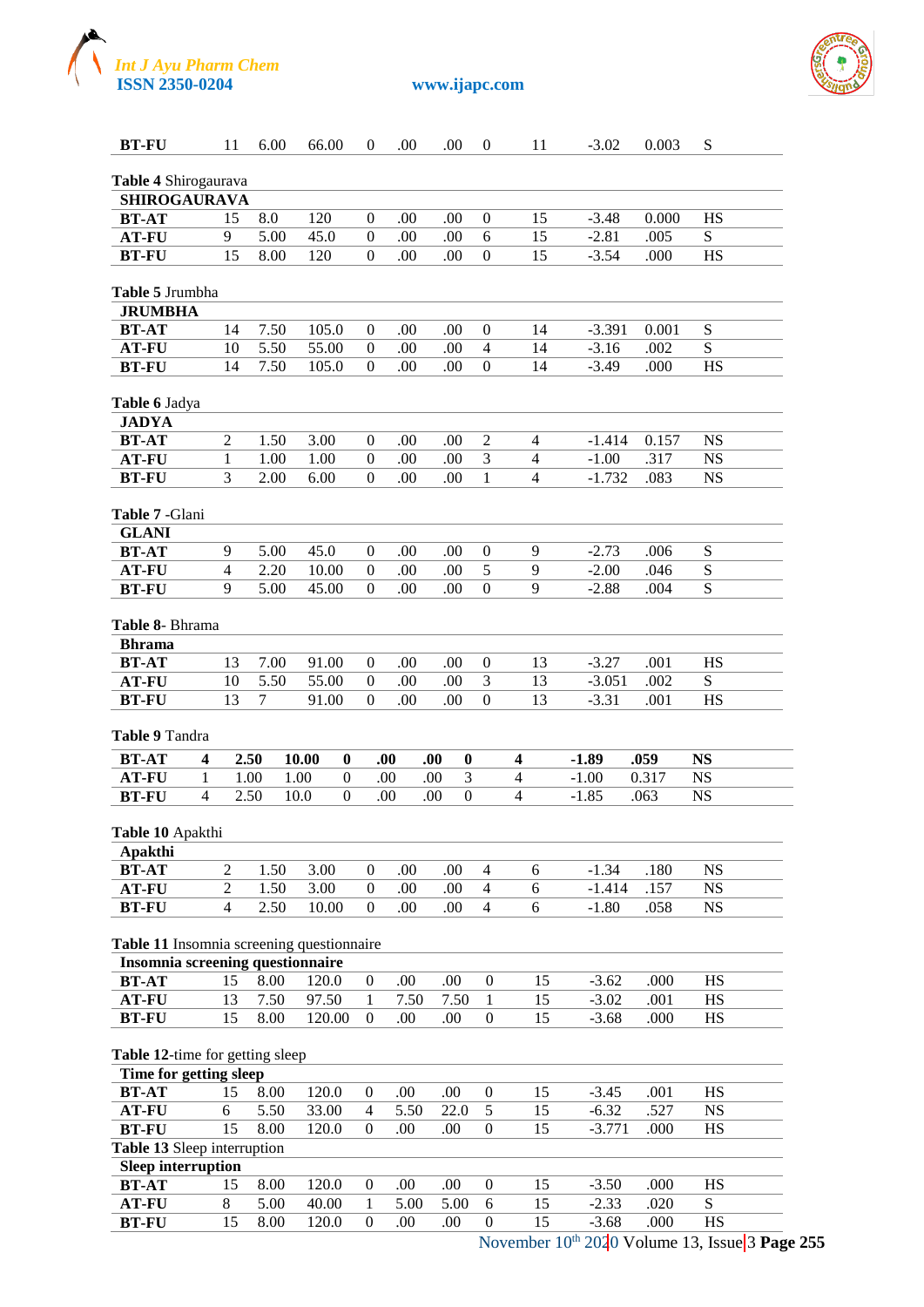



Table 14-wake up time

| Wake up time                                                                                                                          |    |      |        |                  |      |      |                  |                |          |      |           |
|---------------------------------------------------------------------------------------------------------------------------------------|----|------|--------|------------------|------|------|------------------|----------------|----------|------|-----------|
| <b>BT-AT</b>                                                                                                                          | 14 | 7.50 | 105.0  | $\boldsymbol{0}$ | .00  | .00  | $\mathbf{1}$     | 15             | $-3.37$  | .001 | <b>HS</b> |
| <b>AT-FU</b>                                                                                                                          | 8  | 5.00 | 40.0   | $\mathbf{1}$     | 5.00 | 5.00 | 6                | 15             | $-2.33$  | .020 | S         |
| <b>BT-FU</b>                                                                                                                          | 15 | 8.00 | 120.00 | $\mathbf{0}$     | .00  | .00  | $\Omega$         | 15             | $-353$   | .000 | <b>HS</b> |
| Table 15 Naps during day                                                                                                              |    |      |        |                  |      |      |                  |                |          |      |           |
| Naps during day                                                                                                                       |    |      |        |                  |      |      |                  |                |          |      |           |
| <b>BT-AT</b>                                                                                                                          | 13 | 7.00 | 91.00  | $\boldsymbol{0}$ | .00  | .00  | $\overline{2}$   | 15             | $-3.27$  | .001 | HS        |
| <b>AT-FU</b>                                                                                                                          | 9  | 5.00 | 45.00  | $\boldsymbol{0}$ | .00  | .00  | $\overline{6}$   | 15             | $-3.00$  | .003 | S         |
| <b>BT-FU</b>                                                                                                                          | 15 | 8.00 | 120.00 | $\mathbf{0}$     | .00  | .00  | $\Omega$         | 15             | $-3.531$ | .000 | HS        |
| Table 16- feel during day                                                                                                             |    |      |        |                  |      |      |                  |                |          |      |           |
| Feel during day                                                                                                                       |    |      |        |                  |      |      |                  |                |          |      |           |
| <b>BT-AT</b>                                                                                                                          | 15 | 8.00 | 120.00 | $\boldsymbol{0}$ | .00  | .00  | $\boldsymbol{0}$ | 15             | $-3.49$  | .000 | <b>HS</b> |
| <b>AT-FU</b>                                                                                                                          | 9  | 5.61 | 50.50  | $\mathbf{1}$     | 4.50 | 4.50 | 5                | 15             | $-2.48$  | .013 | S         |
| <b>BT-FU</b>                                                                                                                          | 15 | 8.00 | 120.00 | $\mathbf{0}$     | .00. | .00  | $\Omega$         | 15             | $-3.53$  | .000 | <b>HS</b> |
| Table 17 Duration of sleep                                                                                                            |    |      |        |                  |      |      |                  |                |          |      |           |
| <b>Duration of sleep</b>                                                                                                              |    |      |        |                  |      |      |                  |                |          |      |           |
| <b>BT-AT</b>                                                                                                                          | 15 | 8.00 | 120.00 | $\boldsymbol{0}$ | .00  | .00  | $\mathbf{0}$     | 15             | $-3.69$  | .000 | HS        |
| <b>AT-FU</b>                                                                                                                          | 13 | 7.50 | 97.50  | $\mathbf{1}$     | 7.50 | 7.50 | $\mathbf{1}$     | 15             | $-3.20$  | .001 | HS        |
| <b>BT-FU</b>                                                                                                                          | 15 | 8.00 | 120.00 | $\mathbf{0}$     | .00  | .00  | $\mathbf{0}$     | 15             | $-3.71$  | .000 | HS        |
| Table 18 Athens insomnia scale                                                                                                        |    |      |        |                  |      |      |                  |                |          |      |           |
| Athens insomnia scale                                                                                                                 |    |      |        |                  |      |      |                  |                |          |      |           |
| <b>BT-AT</b>                                                                                                                          | 15 | 8.00 | 120.00 | $\boldsymbol{0}$ | .00  | .00  | $\theta$         | 15             | $-3.62$  | .000 | HS        |
| <b>AT-FU</b>                                                                                                                          | 13 | 7.50 | 97.50  | $\mathbf{1}$     | 7.50 | 7.50 | $\mathbf{1}$     | 15             | $-3.20$  | .001 | HS        |
| <b>BT-FU</b>                                                                                                                          | 15 | 8.00 | 120.00 | $\mathbf{0}$     | .00  | .00  | $\mathbf{0}$     | 15             | $-3.68$  | .000 | <b>HS</b> |
| Improvement observed on various parameters of anidra treated with shankapushpi siddha takra dhara<br>Table 19- Angamarda<br>Angamarda |    |      |        |                  |      |      |                  |                |          |      |           |
| <b>BT-AT</b>                                                                                                                          | 13 | 7.00 | 91.00  | $\theta$         | .00  | .00  | $\mathbf{0}$     | 13             | $-3.28$  | .00. | HS        |
| <b>AT-FU</b>                                                                                                                          | 6  | 3.50 | 21.00  | $\boldsymbol{0}$ | .00  | .00  | $\tau$           | 13             | $-2.33$  | .020 | S         |
| <b>BT-FU</b>                                                                                                                          | 13 | 7.00 | 91.00  | $\boldsymbol{0}$ | .00  | .000 | $\boldsymbol{0}$ | 13             | $-3.35$  | .001 | HS        |
| Table 20- Shirogaurava                                                                                                                |    |      |        |                  |      |      |                  |                |          |      |           |
| Shirogaurava                                                                                                                          |    |      |        |                  |      |      |                  |                |          |      |           |
| <b>BT-AT</b>                                                                                                                          | 15 | 8.00 | 120.00 | $\boldsymbol{0}$ | .00  | .00  | $\mathbf{0}$     | 15             | $-3.52$  | .000 | HS        |
| <b>AT-FU</b>                                                                                                                          | 7  | 4.00 | 28.00  | $\boldsymbol{0}$ | .00  | .00  | $\,8\,$          | 15             | $-2.53$  | .011 | S         |
| <b>BT-FU</b>                                                                                                                          | 15 | 8.00 | 120.0  | $\mathbf{0}$     | .00  | .00  | $\boldsymbol{0}$ | 15             | $-3.57$  | .000 | <b>HS</b> |
| Table 21- Jrumbha                                                                                                                     |    |      |        |                  |      |      |                  |                |          |      |           |
| <b>Jrumbha</b>                                                                                                                        |    |      |        |                  |      |      |                  |                |          |      |           |
| <b>BT-AT</b>                                                                                                                          | 9  | 5.00 | 45.00  | $\boldsymbol{0}$ | .00  | .00  | 3                | 12             | $-2.88$  | .004 | S         |
| <b>AT-FU</b>                                                                                                                          | 5  | 3.00 | 15.00  | $\boldsymbol{0}$ | .00  | .00  | 7                | 12             | $-2.23$  | .025 | S         |
| <b>BT-FU</b>                                                                                                                          | 11 | 6.00 | 66.00  | $\mathbf{0}$     | .00  | .00  | $\mathbf{1}$     | 12             | $-3.022$ | .003 | ${\bf S}$ |
| Table 22-Jadya                                                                                                                        |    |      |        |                  |      |      |                  |                |          |      |           |
| Jadya                                                                                                                                 |    |      |        |                  |      |      |                  |                |          |      |           |
| <b>BT-AT</b>                                                                                                                          | 5  | 3.00 | 15.00  | $\boldsymbol{0}$ | .00  | .00  | $\boldsymbol{0}$ | $\mathfrak s$  | $-2.12$  | .034 | S         |
| <b>AT-FU</b>                                                                                                                          | 2  | 1.50 | 3.00   | $\boldsymbol{0}$ | .00  | .00  | 3                | $\mathfrak s$  | $-1.414$ | .157 | <b>NS</b> |
| <b>BT-FU</b>                                                                                                                          | 5  | 3.00 | 15.00  | $\mathbf{0}$     | .00  | .00  | $\boldsymbol{0}$ | $\overline{5}$ | $-2.07$  | .038 | S         |
| Table 23-Glani                                                                                                                        |    |      |        |                  |      |      |                  |                |          |      |           |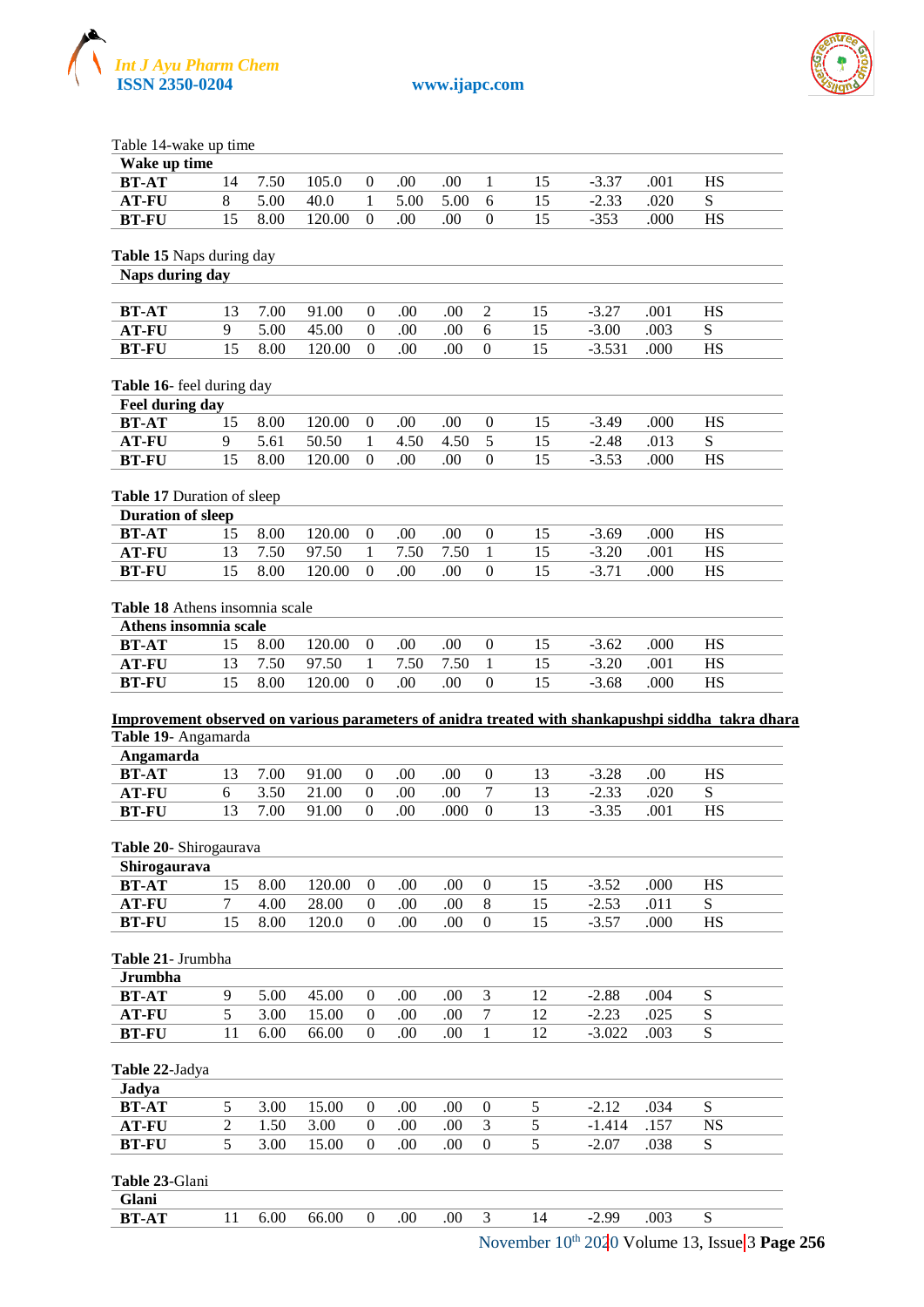



| <b>AT-FU</b>                              | 7              | 4.00         | 28.00  | 0                | .00     | .00   | 7                | 14 | $-2.64$  | .008 | S         |  |
|-------------------------------------------|----------------|--------------|--------|------------------|---------|-------|------------------|----|----------|------|-----------|--|
| <b>BT-FU</b>                              | 13             | 7.00         | 91.00  | $\Omega$         | .00     | .00   | $\mathbf{1}$     | 14 | $-3.27$  | .001 | <b>HS</b> |  |
|                                           |                |              |        |                  |         |       |                  |    |          |      |           |  |
| Table 24 Bhrama                           |                |              |        |                  |         |       |                  |    |          |      |           |  |
| <b>Bhrama</b>                             |                |              |        |                  |         |       |                  |    |          |      |           |  |
| <b>BT-AT</b>                              | 11             | 6.00         | 66.00  | 0                | .00     | .00.  | 1                | 12 | $-3.03$  | .002 | S         |  |
|                                           |                |              |        |                  |         |       |                  |    |          |      |           |  |
| <b>AT-FU</b>                              | 5              | 3.00         | 15.00  | $\mathbf{0}$     | .00     | .00   | 7                | 12 | $-2.12$  | .034 | ${\bf S}$ |  |
| <b>BT-FU</b>                              | 12             | 6.50         | 78.00  | $\Omega$         | .00     | .00   | $\mathbf{0}$     | 12 | $-3.14$  | .002 | ${\bf S}$ |  |
|                                           |                |              |        |                  |         |       |                  |    |          |      |           |  |
| Table 25 Tandra                           |                |              |        |                  |         |       |                  |    |          |      |           |  |
| Tandra                                    |                |              |        |                  |         |       |                  |    |          |      |           |  |
| <b>BT-AT</b>                              | $\overline{c}$ | 1.50         | 3.00   | $\boldsymbol{0}$ | .00     | .00.  | 1                | 3  | $-1.414$ | .157 | <b>NS</b> |  |
| <b>AT-FU</b>                              | 1              | 1.00         | 1.00   | $\mathbf{0}$     | .00     | .00   | $\overline{2}$   | 3  | $-1.00$  | .317 | <b>NS</b> |  |
| <b>BT-FU</b>                              | 3              | 2.00         | 6.00   | $\Omega$         | .00     | .00   | $\boldsymbol{0}$ | 3  | $-1.73$  | .083 | <b>NS</b> |  |
|                                           |                |              |        |                  |         |       |                  |    |          |      |           |  |
|                                           |                |              |        |                  |         |       |                  |    |          |      |           |  |
| Table 26 Apakthi                          |                |              |        |                  |         |       |                  |    |          |      |           |  |
| Apakthi                                   |                |              |        |                  |         |       |                  |    |          |      |           |  |
| <b>BT-AT</b>                              | $\mathfrak{2}$ | 1.50         | 3.00   | $\boldsymbol{0}$ | .00     | .00   | 4                | 6  | $-1.41$  | .157 | <b>NS</b> |  |
| <b>AT-FU</b>                              | 3              | 2.00         | 6.00   | $\overline{0}$   | .00     | .00   | 3                | 6  | $-1.732$ | .083 | <b>NS</b> |  |
| <b>BT-FU</b>                              | $\overline{4}$ | 2.50         | 10.00  | $\theta$         | .00     | .00   | $\overline{2}$   | 6  | $-1.890$ | .059 | <b>NS</b> |  |
|                                           |                |              |        |                  |         |       |                  |    |          |      |           |  |
| Table 27-Insomnia screening questionnaire |                |              |        |                  |         |       |                  |    |          |      |           |  |
| <b>Insomnia</b>                           |                |              |        |                  |         |       |                  |    |          |      |           |  |
| screening                                 |                |              |        |                  |         |       |                  |    |          |      |           |  |
|                                           |                |              |        |                  |         |       |                  |    |          |      |           |  |
| questionnaire                             |                |              |        |                  |         |       |                  |    |          |      |           |  |
| <b>BT-AT</b>                              | 14             | 7.50         | 105.00 | $\boldsymbol{0}$ | .00     | .00   | 1                | 15 | $-3.74$  | .000 | HS        |  |
| <b>AT-FU</b>                              | 6              | 3.50         | 21.00  | $\boldsymbol{0}$ | .00     | .00   | 9                | 15 | $-2.44$  | .014 | ${\bf S}$ |  |
| <b>BT-FU</b>                              | 14             | 7.50         | 105.00 | $\theta$         | .00     | .00   | $\mathbf{1}$     | 15 | $-3.39$  | .001 | <b>HS</b> |  |
|                                           |                |              |        |                  |         |       |                  |    |          |      |           |  |
| Table 28 Time for getting sleep           |                |              |        |                  |         |       |                  |    |          |      |           |  |
|                                           |                |              |        |                  |         |       |                  |    |          |      |           |  |
|                                           |                |              |        |                  |         |       |                  |    |          |      |           |  |
| Time for getting sleep                    | 15             |              |        |                  |         |       |                  |    |          |      |           |  |
| <b>BT-AT</b>                              |                | 8.00         | 120.00 | $\boldsymbol{0}$ | .00.    | .00   | $\theta$         | 15 | $-3.50$  | .000 | <b>HS</b> |  |
| <b>AT-FU</b>                              | 5              | 4.50         | 22.50  | 3                | 4.50    | 13.50 | 7                | 15 | $-0.707$ | .480 | <b>NS</b> |  |
| <b>BT-FU</b>                              | 15             | 8.00         | 120.00 | $\Omega$         | .00     | .00   | $\Omega$         | 15 | $-3.49$  | .000 | HS        |  |
|                                           |                |              |        |                  |         |       |                  |    |          |      |           |  |
| Table 29 Sleep interruption               |                |              |        |                  |         |       |                  |    |          |      |           |  |
| <b>Sleep interruption</b>                 |                |              |        |                  |         |       |                  |    |          |      |           |  |
| <b>BT-AT</b> 14                           |                | 7.50         | 105.0  | $\boldsymbol{0}$ | $.00\,$ | .00   | $\mathbf{1}$     | 15 | $-3.63$  | .000 | $\rm HS$  |  |
| <b>AT-FU</b>                              | 7              | 4.00         | 28.00  | $\theta$         | .00     | .00   | $\,8\,$          | 15 | $-2.64$  | .008 | S         |  |
| <b>BT-FU</b>                              | 14             | 7.50         | 105.0  | $\Omega$         | .00     | .00   | 1                | 15 | $-3.39$  | .001 | <b>HS</b> |  |
|                                           |                |              |        |                  |         |       |                  |    |          |      |           |  |
|                                           |                |              |        |                  |         |       |                  |    |          |      |           |  |
| Table 30 Wake up time                     |                |              |        |                  |         |       |                  |    |          |      |           |  |
| Wake up                                   |                |              |        |                  |         |       |                  |    |          |      |           |  |
| time                                      |                |              |        |                  |         |       |                  |    |          |      |           |  |
| <b>BT-AT</b>                              | 14             | 7.50         | 105.0  | $\theta$         | .00     | .00   | 1                | 15 | $-3.55$  | .000 | HS        |  |
| <b>AT-FU</b>                              | 5              | 3.00         | 15.00  | $\overline{0}$   | .00     | .00   | 10               | 15 | $-2.23$  | .025 | S         |  |
| <b>BT-FU</b>                              | 15             | 8.00         | 120.0  | $\boldsymbol{0}$ | .00     | .00   | $\boldsymbol{0}$ | 15 | $-3.52$  | .000 | HS        |  |
|                                           |                |              |        |                  |         |       |                  |    |          |      |           |  |
| Table 31 Naps during day                  |                |              |        |                  |         |       |                  |    |          |      |           |  |
| <b>BT-AT</b>                              | 12             | 6.50         | 78.00  | $\bf{0}$         | .00     | .00   | $\mathbf{3}$     | 15 | $-3.27$  | .001 | <b>HS</b> |  |
|                                           | $\,8\,$        | 4.50         | 36.00  | $\boldsymbol{0}$ | .00     | .00   | $\boldsymbol{7}$ | 15 | $-2.64$  | .008 | S         |  |
| <b>AT-FU</b>                              |                |              |        |                  |         |       |                  |    |          |      |           |  |
| <b>BT-FU</b>                              | 15             | 8.00         | 120.0  | $\boldsymbol{0}$ | .00     | .00   | $\boldsymbol{0}$ | 15 | $-3.48$  | .000 | <b>HS</b> |  |
|                                           |                |              |        |                  |         |       |                  |    |          |      |           |  |
| Table 32 Feel during the day              |                |              |        |                  |         |       |                  |    |          |      |           |  |
| <b>Feel during</b>                        |                |              |        |                  |         |       |                  |    |          |      |           |  |
| day                                       |                |              |        |                  |         |       |                  |    |          |      |           |  |
| <b>BT-AT</b>                              | 12             | 6.50         | 78.00  | $\theta$         | .00     | .00   | 3                | 15 | $-3.12$  | .001 | HS        |  |
| <b>AT-FU</b>                              | 10             | 5.50<br>7.50 | 55.00  | $\mathbf{0}$     | .00     | .00   | $\sqrt{5}$       | 15 | $-3.051$ | .002 | S         |  |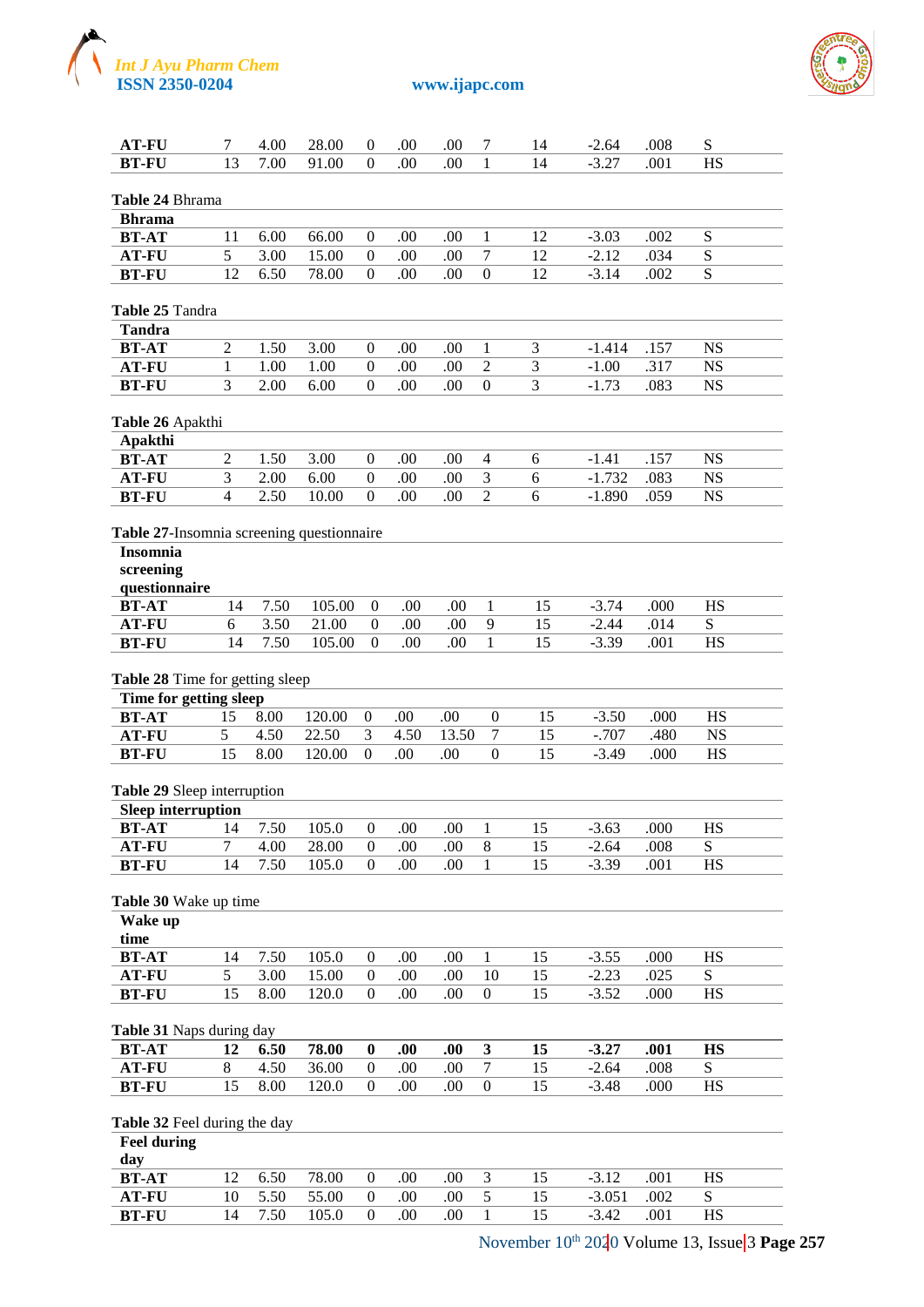



| Table 33 Duration of sleep                                                                     |                |                          |    |                |          |                |                  |                    |                 |             |              |                        |             |
|------------------------------------------------------------------------------------------------|----------------|--------------------------|----|----------------|----------|----------------|------------------|--------------------|-----------------|-------------|--------------|------------------------|-------------|
| <b>Duration of</b>                                                                             |                |                          |    |                |          |                |                  |                    |                 |             |              |                        |             |
| sleep                                                                                          |                |                          |    |                |          |                |                  |                    |                 |             |              |                        |             |
| <b>BT-AT</b>                                                                                   | 14             | 7.50                     |    | 105.0          | $\theta$ | .00            | .00              | $\mathbf{1}$<br>15 |                 | $-3.63$     | .000         | <b>HS</b>              |             |
| <b>AT-FU</b>                                                                                   | 5              | 3.00                     |    | 15.00          | $\Omega$ | .00            | .00              | 15<br>10           |                 | $-2.23$     | .025         | ${\bf S}$              |             |
| <b>BT-FU</b>                                                                                   | 14             | 7.50                     |    | 105.00         | $\Omega$ | .00            | .00              | 15<br>1            |                 | $-3.39$     | .001         | <b>HS</b>              |             |
|                                                                                                |                |                          |    |                |          |                |                  |                    |                 |             |              |                        |             |
| Table 34 Athens insomnia scale                                                                 |                |                          |    |                |          |                |                  |                    |                 |             |              |                        |             |
| <b>Athens</b>                                                                                  |                |                          |    |                |          |                |                  |                    |                 |             |              |                        |             |
| insomnia                                                                                       |                |                          |    |                |          |                |                  |                    |                 |             |              |                        |             |
| scale                                                                                          |                |                          |    |                |          |                |                  |                    |                 |             |              |                        |             |
| <b>BT-AT</b>                                                                                   | 14             | 7.50                     |    | 105.00         | $\theta$ | .00            | .00              | $\mathbf{1}$<br>15 |                 | $-3.63$     | .000         | <b>HS</b>              |             |
| <b>AT-FU</b>                                                                                   | $\overline{5}$ | 3.00                     |    | 15.00          | $\Omega$ | .00            | .00              | 15<br>10           |                 | $-2.26$     | .025         | S                      |             |
| <b>BT-FU</b>                                                                                   | 14             | 7.50                     |    | 105.0          | $\Omega$ | .00            | .00              | 15<br>1            |                 | $-3.39$     | .001         | <b>HS</b>              |             |
|                                                                                                |                |                          |    |                |          |                |                  |                    |                 |             |              |                        |             |
| Comparing the improvement of various parameters of anidra on both groups<br>Table 35 Angamarda |                |                          |    |                |          |                |                  |                    |                 |             |              |                        |             |
| Angamarda                                                                                      | $\mathbf N$    | Group-                   |    | Group-         |          | <b>Mean</b>    |                  | <b>Sum</b>         |                 | $\mathbf U$ | Z            | ${\bf P}$              |             |
|                                                                                                |                | A                        |    | B              |          | rank           |                  | rank               |                 |             |              |                        |             |
| <b>BT-AT</b>                                                                                   | 24             | 11                       |    | 13             |          | 13.82          | 11.38            | 152.00             | 148.00          | 57.00       | $-1.06$      | .286                   | <b>NS</b>   |
| <b>AT-FU</b>                                                                                   | 24             | 11                       |    | 13             |          | 10.86          | 13.88            | 119.5.             | 180.50          | 53.50       | $-1.16$      | .245                   | $_{\rm NS}$ |
| <b>BT-FU</b>                                                                                   | 24             | 11                       |    | 13             |          | 12.09          | 12.85            | 133.00             | 167.00          | 67.00       | $-.326$      | .744                   | <b>NS</b>   |
|                                                                                                |                |                          |    |                |          |                |                  |                    |                 |             |              |                        |             |
| Table 36 Shirogaurava                                                                          |                |                          |    |                |          |                |                  |                    |                 |             |              |                        |             |
| shirogaurava                                                                                   |                |                          |    |                |          |                |                  |                    |                 |             |              |                        |             |
| <b>BT-AT</b>                                                                                   | 30             | 15                       | 15 |                | 15.70    | 15.30          | 235.50           | 229.50             | 109             | $-.142$     | .887         | <b>NS</b>              |             |
| <b>AT-FU</b>                                                                                   | 30             | 15                       | 15 |                | 14.33    | 16.67          | 215.00           | 250.00             | 95.00           | $-.803$     | .422         | <b>NS</b>              |             |
| <b>BT-FU</b>                                                                                   | 30             | 15                       | 15 |                | 14.17    | 16.83          | 212.50           | 252.50             | 92.50           | $-1.03$     | .299         | <b>NS</b>              |             |
|                                                                                                |                |                          |    |                |          |                |                  |                    |                 |             |              |                        |             |
| Table 37 Jrumbha                                                                               |                |                          |    |                |          |                |                  |                    |                 |             |              |                        |             |
| <b>Jrumbha</b>                                                                                 |                |                          |    |                |          |                |                  |                    |                 |             |              |                        |             |
| <b>BT-AT</b>                                                                                   | 26             | 14                       | 12 | 13.75          |          | 13.21          | 192.50           | 158.50             | 80.50           | $-.024$     | .838         |                        | <b>NS</b>   |
| <b>AT-FU</b>                                                                                   | 26             | 14                       | 12 | 11.71          |          | 15.58          | 164.00           | 187.00             | 59.00           | $-1.502$    | .133         |                        | <b>NS</b>   |
| <b>BT-FU</b>                                                                                   | 26             | 14                       | 12 | 12.04          |          | 15.21          | 168.50           | 182.50             | 63.500          | $-1.29$     | .195         |                        | <b>NS</b>   |
|                                                                                                |                |                          |    |                |          |                |                  |                    |                 |             |              |                        |             |
| Table 38 Jadya                                                                                 |                |                          |    |                |          |                |                  |                    |                 |             |              |                        |             |
| Jadya                                                                                          |                |                          |    |                |          |                |                  |                    |                 |             |              |                        |             |
| <b>BT-AT</b>                                                                                   | 9              | 4                        | 5  | 6.50           |          | 3.80           | 26.00            | 19.00              | 4.00            | $-1.75$     | .079         | <b>NS</b>              |             |
| <b>AT-FU</b>                                                                                   | 9              | $\overline{\mathcal{A}}$ | 5  | 5.38           |          | 4.70           | 21.50            | 23.50              | 8.50            | $-.447$     | .655         | <b>NS</b>              |             |
| <b>BT-FU</b>                                                                                   | 9              | $\overline{4}$           | 5  | 6.75           |          | 3.60           | 27.00            | 18.00              | 3.00            | .917        | .005         | S                      |             |
|                                                                                                |                |                          |    |                |          |                |                  |                    |                 |             |              |                        |             |
| Table 39 Glani<br>Glani                                                                        |                |                          |    |                |          |                |                  |                    |                 |             |              |                        |             |
| <b>BT-AT</b>                                                                                   |                | 9                        | 14 |                |          |                |                  |                    |                 |             |              | <b>NS</b>              |             |
| <b>AT-FU</b>                                                                                   | 23<br>23       | 9                        | 14 | 11.28          |          | 12.48          | 101.50<br>111.50 | 174.50             | 56.00<br>59.500 | $-.442$     | .658<br>.799 |                        |             |
| <b>BT-FU</b>                                                                                   | 23             | 9                        | 14 | 12.39<br>11.61 |          | 11.75<br>12.25 |                  | 164.50             | 59.500          | $-.255$     | .786         | <b>NS</b><br><b>NS</b> |             |
|                                                                                                |                |                          |    |                |          |                | 104.50           | 171.50             |                 | $-.272$     |              |                        |             |
| Table 40 Bhrama                                                                                |                |                          |    |                |          |                |                  |                    |                 |             |              |                        |             |
| <b>Bhrama</b>                                                                                  |                |                          |    |                |          |                |                  |                    |                 |             |              |                        |             |
| <b>BT-AT</b>                                                                                   | 25             | 13                       | 12 | 11.963         |          | 14.13          | 155.50           | 169.50             | 64.500          | $-.841$     | .400         | <b>NS</b>              |             |
| <b>AT-FU</b>                                                                                   | 25             | 13                       | 12 | 11.80          |          | 15.08          | 144.00           | 181.00             | 53.00           | $-1.52$     | .128         | <b>NS</b>              |             |
| <b>BT-FU</b>                                                                                   | 25             | 13                       | 12 | 10.27          |          | 15.69          | 133.50           | 191.50             | 42.500          | $-2.26$     | .024         | S                      |             |
| Table 41 Tandra                                                                                |                |                          |    |                |          |                |                  |                    |                 |             |              |                        |             |
| <b>Tandra</b>                                                                                  |                |                          |    |                |          |                |                  |                    |                 |             |              |                        |             |
| <b>BT-AT</b>                                                                                   | $\tau$         | 3<br>$\overline{4}$      |    | 3.25           |          | 5.00           | 13.00            | 15.00              | 3.00            | $-1.32$     | .186         | <b>NS</b>              |             |
| AT-FU                                                                                          | $\tau$         | $\overline{4}$           | 3  | 4.13           |          | 3.83           | 16.50            | 11.05              | 5.500           | $-2.24$     | .823         | <b>NS</b>              |             |

**BT-FU** 7 4 3 3.25 5.00 13.00 15.00 3.00 -1.34 .180 NS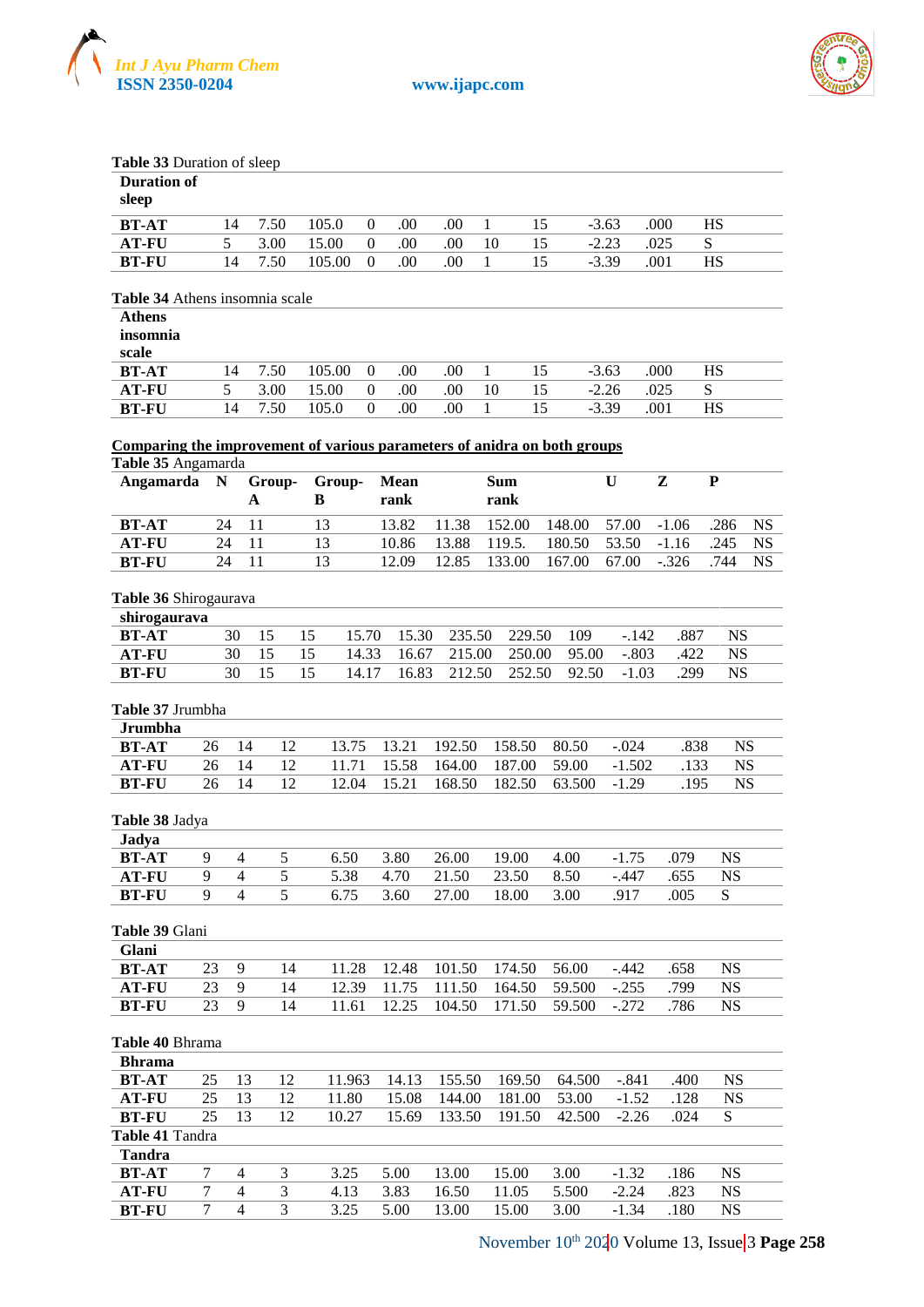



**Table 42** Apakthi

| Apakthi      |      |      |        |      |      |                 |       |       |             |      |           |  |
|--------------|------|------|--------|------|------|-----------------|-------|-------|-------------|------|-----------|--|
| BT-AT        | 12 6 |      | 6      | 6.33 | 6.67 | 38.00           | 40.00 | 17.00 | $-192$      | .847 | <b>NS</b> |  |
| <b>AT-FU</b> |      |      | 12 6 6 |      |      | 7.00 6.00 42.00 |       | 15.00 | -.561 .575  |      | - NS      |  |
| BT-AT        |      | 12 6 | 6      | 6.33 | 6.67 | 38.00           | 40.00 |       | 17.00 - 192 | .847 | NS        |  |
|              |      |      |        |      |      |                 |       |       |             |      |           |  |

| <b>Table 43 I.S.Q</b> |  |
|-----------------------|--|
| 1 S O                 |  |

| <b>BT-AT</b> | 30 15 15 |          |  | 13.60 17.40 204.00 261.00 84.00 | $-2.003$                                       | (145)    |  |
|--------------|----------|----------|--|---------------------------------|------------------------------------------------|----------|--|
| AT-FU        |          | 30 15 15 |  |                                 | 12.30 18.70 184.50 280.50 64.500 -2.363 .018 S |          |  |
| BT-FU        |          | 30 15 15 |  |                                 | 11.27 19.73 169.00 296.00 49.00 -3.105         | $-002-S$ |  |

#### **Table 44** Time for getting sleep

| BT-AT |  | 30 15 15 |                                                 |  | 13.43 17.57 201.50 263.50 81.500 -1.409 |  |         | NS. |  |
|-------|--|----------|-------------------------------------------------|--|-----------------------------------------|--|---------|-----|--|
| AT-FU |  |          | 30 15 15 15.43 15.57 231.50 233.50 111.50 -.044 |  |                                         |  | 024     |     |  |
| BT-FU |  | 30 15 15 | 12.70 18.30 190.50 274.50 70.500 -2.253         |  |                                         |  | - 965 - | NS. |  |

#### **Table 45** Sleep interruption

| interruption |  |
|--------------|--|
|              |  |

| <b>BT-AT</b> |  | $30 \quad 15 \quad 15$ |  | 11.77 19.23 176.50 288.50 56.500 -2.822 |  |          | (10)5 |     |  |
|--------------|--|------------------------|--|-----------------------------------------|--|----------|-------|-----|--|
| <b>AT-FU</b> |  | 30 15 15               |  | 15.27 15.73 229.00 236.00 109.00 -.165  |  |          | 869   | NS. |  |
| <b>BT-FU</b> |  | 30 15 15               |  | 12.20 18.80 183.00 282.00 63.00         |  | $-2.557$ | 011   |     |  |
|              |  |                        |  |                                         |  |          |       |     |  |

#### **Table 46** Wake up time

| Wake up<br>time |    |    |    |       |       |        |        |        |          |      |    |  |
|-----------------|----|----|----|-------|-------|--------|--------|--------|----------|------|----|--|
| <b>BT-AT</b>    | 30 | 15 | 15 | 13.50 | 17.50 | 202.50 | 262.50 | 82.500 | $-1.492$ | .136 | NS |  |
| <b>AT-FU</b>    | 30 | 15 | 15 | 14.33 | 16.67 | 215.00 | 250.00 | 95.00  | $-.828$  | .407 | NS |  |
| <b>BT-FU</b>    | 30 | 15 | 15 | 12.10 | 18.90 | 181.50 | 283.50 | 61.500 | $-2.388$ | .017 |    |  |
|                 |    |    |    |       |       |        |        |        |          |      |    |  |

#### **Table 47** Naps during day

| <b>Naps</b><br>during<br>day |    | --- |    |       |           |        |        |        |          |      |    |  |
|------------------------------|----|-----|----|-------|-----------|--------|--------|--------|----------|------|----|--|
| <b>BT-AT</b>                 | 30 |     | 15 | 13.07 | 17.93     | 196.00 | 269.00 | 76.00  | $-1.67$  | .094 | NS |  |
| <b>AT-FU</b>                 | 30 | 15  | 15 | 15.60 | 15.40     | 234.00 | 231.00 | 111.00 | $-0.070$ | 944. | NS |  |
| <b>BT-FU</b>                 | 30 | 15  | 15 | 13.33 | 17<br>.67 | 200.00 | 265.00 | 80.00  | $-1.485$ | .138 | NS |  |
|                              |    |     |    |       |           |        |        |        |          |      |    |  |

#### **Table 48** Feel during day

| Feel<br>during |    |    |    |       |       |        |        |        |         |      |    |  |
|----------------|----|----|----|-------|-------|--------|--------|--------|---------|------|----|--|
| day            |    |    |    |       |       |        |        |        |         |      |    |  |
| <b>BT-AT</b>   | 30 | 15 |    | 12.60 | 18.40 | 189.00 | 276.00 | 69.00  | $-2.02$ | .042 |    |  |
| <b>AT-FU</b>   | 30 | 15 | 15 | 15.80 | 15.20 | 237.00 | 228.00 | 108.00 | $-.207$ | .836 | NS |  |
| <b>BT-FU</b>   | 30 |    | 15 | 12.97 | 18.03 | 194.50 | 270.50 | 74.500 | -1.887  | .059 | NS |  |

#### Table 49-Duration of sleep

| BT-AT                                                                |  | 30 15 15 14.57 16.43 218.50 246.50 98.500 -.984 |  |  | .325 | <b>NS</b> |
|----------------------------------------------------------------------|--|-------------------------------------------------|--|--|------|-----------|
| <b>AT-FU</b> 30 15 15 11.83 19.17 177.50 287.50 57.500 -2.660 .008 S |  |                                                 |  |  |      |           |
| <b>BT-FU</b> 30 15 15 11.47 19.53 172.00 293.00 52.00 -3.049 .002 S  |  |                                                 |  |  |      |           |
|                                                                      |  |                                                 |  |  |      |           |

## **Table 50** Athens insomnia scale

| BT-AT |  |  |  |  | 30 15 15 14.10 16.90 211.50 253.50 91.500 -1.345 .179   |        |  |
|-------|--|--|--|--|---------------------------------------------------------|--------|--|
| AT-FU |  |  |  |  | 30 15 15 11.83 19.17 177.50 287.50 57.500 -2.660 .008 S |        |  |
| RT-   |  |  |  |  | 30 15 15 11.27 19.73 169.00 296.00 49.00 -3.105         | $-002$ |  |
| - FU  |  |  |  |  |                                                         |        |  |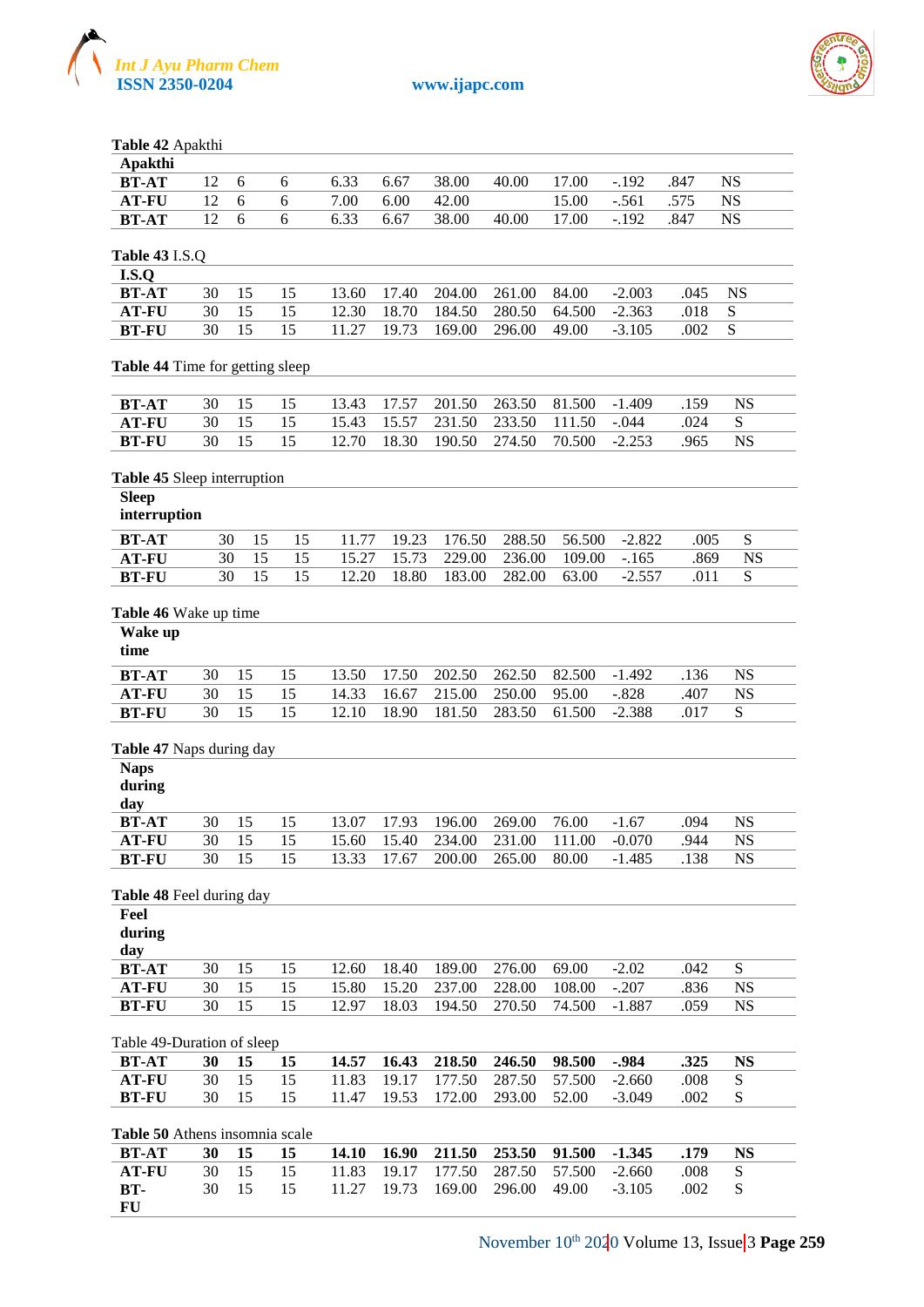

## **ISSN 2350-0204 www.ijapc.com**



## **RESULTS**

In angamarda tailadhara group shows significant result and in takra dhara group shows highly significant result. (table 3, table 19)

In shirogaurava tailadhara group shows highly significant result after treatment and after follow up and in takra dhara group shows highly significant result. (table4, table 20)

In jrumbha tailadhara group shows significant result after treatment and in takra dhara group also shows significant result. (table5, table-21)

In bhrama tailadhara group shows highly significant result after treatment and in takra dhara group shows significant result. (table-8, table-24)

In tandra tailadhara group shows non-significant result after treatment and in takra dhara group also shows non-significant result. (table9, table-25)

In apakthi tailadhara group shows non-significant result after treatment and in takra dhara group shows non-significant result. (table 10, table 26) In I.S.Q tailadhara group shows highly significant result after and in takra dhara group shows highly significant result. (table 11, table 27)

In time for getting sleep tailadhara group shows highly significant result after treatment and in takra dhara group also shows highly significant result. (table 12, table 28)

In sleep interruption tailadhara group shows highly significant result after treatment and in takra dhara group also shows highly significant result. (table 13, table 29)

In wake-up time tailadhara group shows highly significant result after treatment and in takra

dhara group shows highly significant result. (table 14, table 30)

In naps during day tailadhara group shows highly significant result and in takra dhara group shows highly significant result. (table 15, table 31)

In feel during day tailadhara group shows highly significant result and in takra dhara group shows highly significant result. (table 16, table 32)

In Duration of sleep tailadhara group shows highly significant result and in takra dhara group shows highly significant result. (table 17, table 33)

In Athens insomnia scale tailadhara group shows highly significant result and in takra dhara group shows highly significant result. (table 18, table 34)

### **DISCUSSION**

## **MODE OF ACTION OF SHIRODHARA**

Shirodhara is a procedure wherein continuous pouring of medicated liquids over the fore head for a stipulated period of time was considered. In present work, shankapushpi siddha taila and shankapushpi siddha takra was selected for the study separately as well as to compare the efficacy of both.

November 10<sup>th</sup> 2020 Volume 13, Issue 3 Page 260 Continuous pouring of taila over the fore head for specific period of time produces a tranquilizing effect and induces good sleep. Studies were conducted to find whether absorption of the drug was possible through skin. These experiments depict that skin is impermeable to watery solutions of salts or other substance. It has on the other hand been shown that it is possible to produce a certain amount of absorption by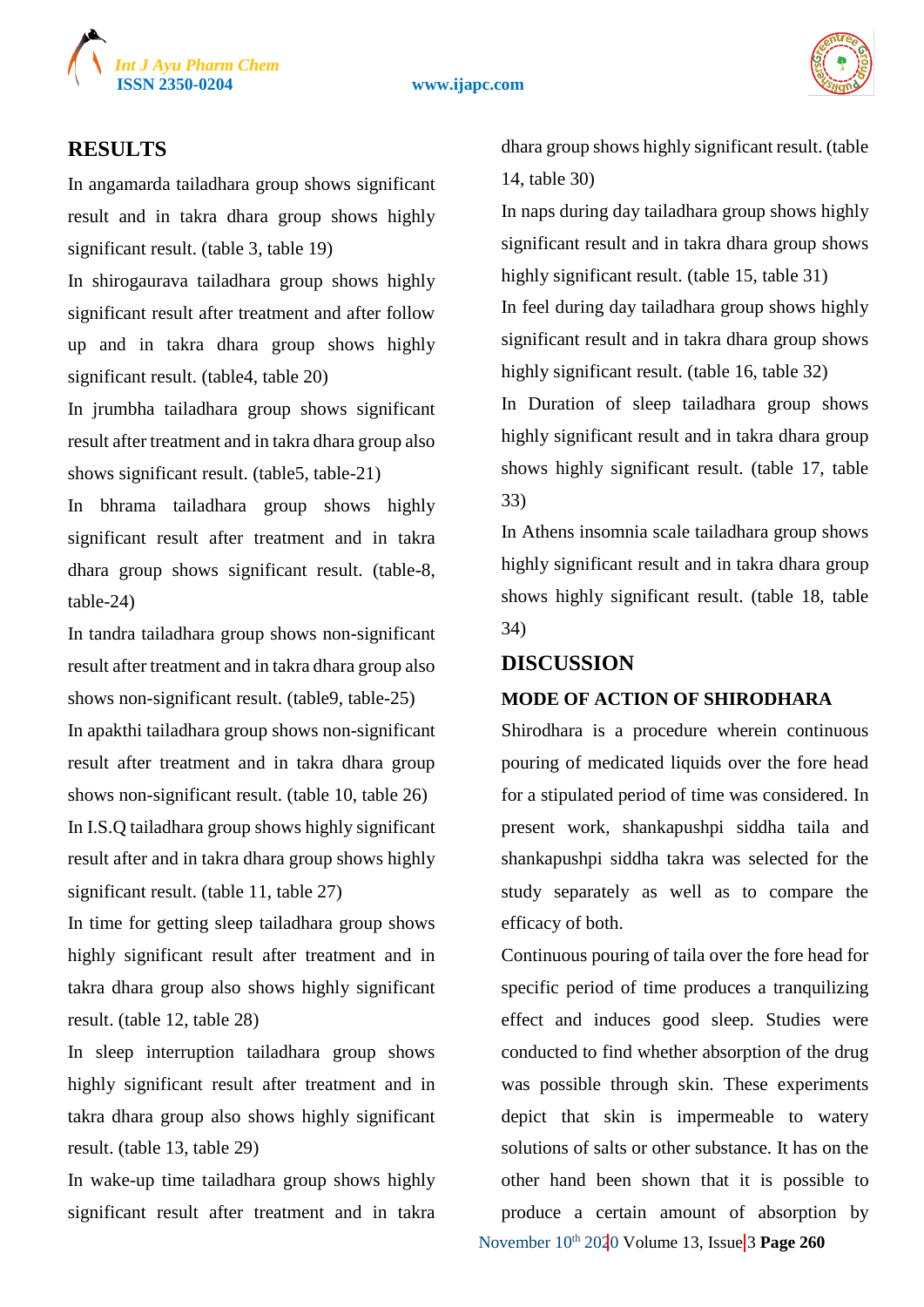

#### **ISSN 2350-0204 www.ijapc.com**



application of substances conveyed through fatty vehicles. According to modern science, local application of ointment may pass through the stratum corneum into the blood vessel and produce desirable effect by reaching the target organ.

Continuous pouring of oil in relaxed and comfortable position had an additional effect which can be compared to cradling of a mother. This acts as sedative and gives soothing effect for brain and results in good sleep.

Studies are conducted to show the effect of Shirodhara, which can be explained on the basis of penetration effect, stimulation effect and relaxation effect.

**Penetration effect**: During the continuous pouring of liquid over the forehead, there is penetration of the drug through the skin. The degree of the penetration depends on the density and consistency of the drugs. Certain amount of drug absorption is possible when they are in lipid media.

### **Stimulating effect:**

Any substance falling from a certain height possesses a potential energy and this energy will be converted into kinetic energy according to the law of conservation of energy. If the height remains the same then the potential energy depends on the mass of the substance i.e. if more is the mass of the substance then more will be the energy possessed by the substance.

#### **Relaxing effect**

Continuous pouring of oil in relaxed and comfortable position had an additional effect which can be compared to cradling of a mother. This will have a sedative and soothing effect for brain which results in sleep.

Here drug of choice was shankapushpi and the drug itself was having the properties of nidra janaka and had the medhya effect. Ayurveda explains that dravyas used for abhyanga, avagaha, pralepa, parisheka undergo paka with the help of bhrajaka pitta and the virya of a drug is absorbed through the romakupa, dhamani and circulated all over the body. Here also by the action of the bhrajaka pitta, virya of the drug was absorbed.

Here both shankapushpi siddha taila dhara and shankapushpi siddha takra dhara was effective. But when comparing the effect of both the groups, taila dhara group showed better results when compared to the takra dhara group. In takra dhara group after follow up there was recurrence of some of the symptoms in some patients.

## **CONCLUSION**

Anidra in pakshaghata patients is a common occurrence, pakshaghata is a vataja nanatmaja vikara. Anidra will commonly seen in vata vriddhi condition and pitta vriddhi condition. In this study anidra pertaining to patients of pakshaghata was taken and were subjected to shankapushpi siddha taila dhara and shankapushpi siddha takra dhara based on the group allotted. Shankapushpi itself is having medhya ,nidrajanana effect. Here mainly vata vriddhi is the cause for anidra.

## OVER ALL EFFECT

Effect on symptoms of anidra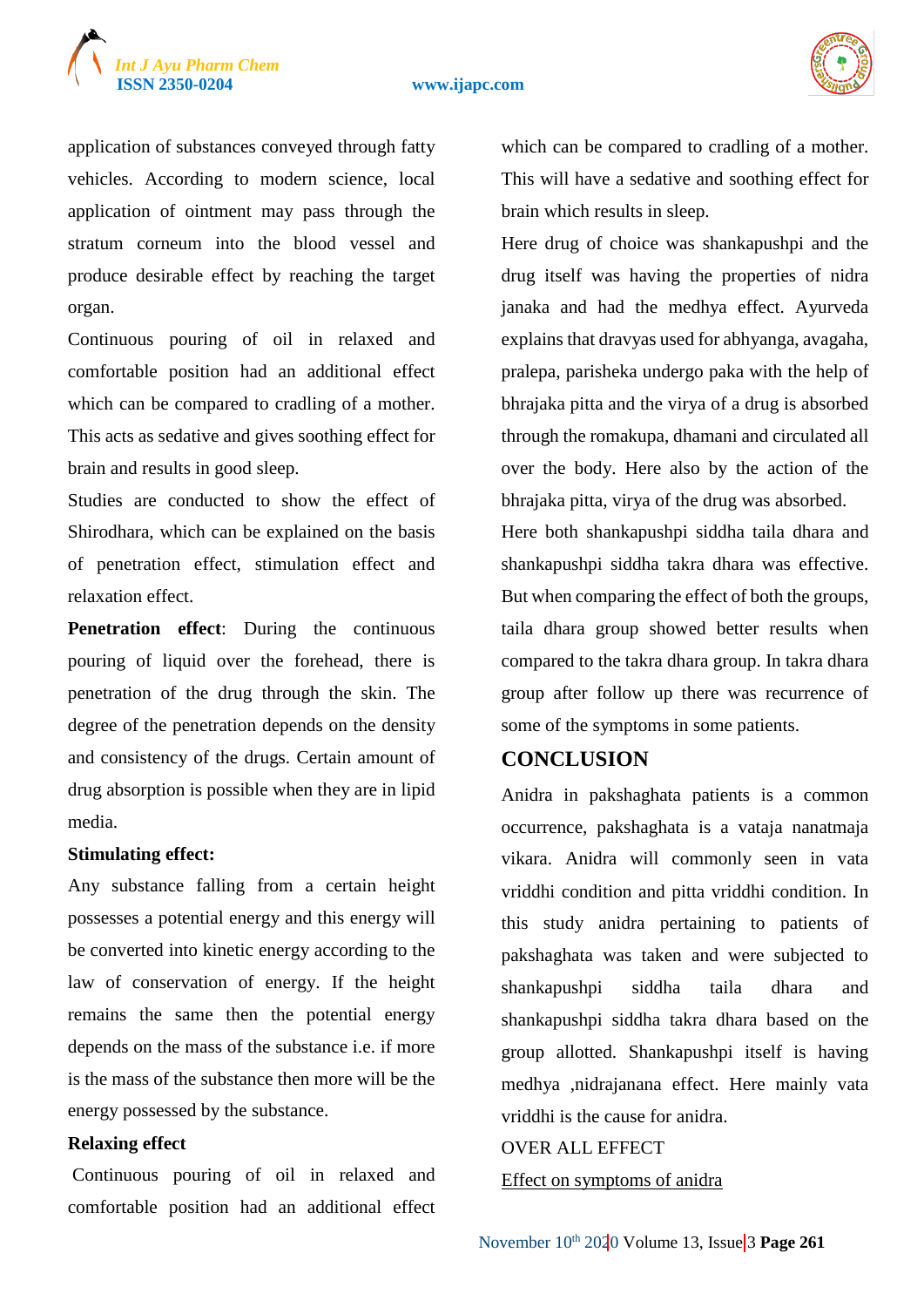## *Int J Ayu Pharm Chem*

#### **ISSN 2350-0204 www.ijapc.com**



The symptom angamarda in taila dhara group, showed 50% reduction in symptom. In takra dhara group 58% reduction in the symptom was seen.

Shirogaurava-In tailadhara group, there was 61% reduction in symptom and in takra dhara group there was 66% reduction of symptom was seen after treatment.

Jrumbha- In tailadhara group there was 67% reduction in symptom and in takra dhara group there was 65% reduction of symptom was seen after treatment.

Jadya - In tailadhara group there was 40% reduction in symptom and in takra dhara group there was 60% reduction of symptom was seen after treatment.

Glani- In tailadhara group there was 65% reduction in symptom and in takra dhara group there was 46.6% reduction of symptom was seen after treatment.

Bhrama - In tailadhara group there was 52% reduction in symptom and in takra dhara group there was 50% reduction of symptom was seen after treatment.

Tandra - In tailadhara group, there was 71% reduction in symptom and in takra dhara group there was 50% reduction of symptom was seen after treatment.

Apakthi - In tailadhara group there was 42.85% reduction in symptom and in takra dhara group there was 28.57% reduction of symptom was seen after treatment.

Insomnia Screening Questionnaire- In tailadhara group there was 41.86% reduction in symptom and in takra dhara group there was 35.89% reduction of symptom was seen after treatment.

Time taken for getting sleep- In tailadhara group there was 67% reduction in symptom and in takra dhara group there was 54.76% reduction of symptom was seen after treatment.

Sleep interruption- In tailadhara group there was 50% reduction in symptom and in takra dhara group there was 40% reduction of symptom was seen after treatment.

Duration of sleep- In tailadhara group there was 39.53% reduction in symptom and in takra dhara group there was 38.46% reduction of symptom was seen after treatment.

Athens Insomnia scale - In tailadhara group there was 41.86% reduction in the severity of insomnia was seen and in takra dhara group there was 38.46% reduction was seen after treatment.

Here mainly vata vriddhi is the cause for anidra. Here shankapushpi siddha tailadhara group showed better result when compared to the shankapushpi siddha takra dhara group.

## **REFERENCES**

1.Sharma RamKaran editor. Charaka samhitha of Agnivesa, Varanasi: Chowkhamba Sanskrit series office;2006. p.219.

2. Sharma RamKaran editor. Charaka samhitha of Agnivesa, Varanasi: Chowkhamba Sanskrit series office; 2006. p.150.

3. Sharma RamKaran editor.Charaka samhitha of Agnivesa,Varanasi:Chowkhamba Sanskrit series office;2006.p.381.

November 10<sup>th</sup> 2020 Volume 13, Issue 3 Page 262